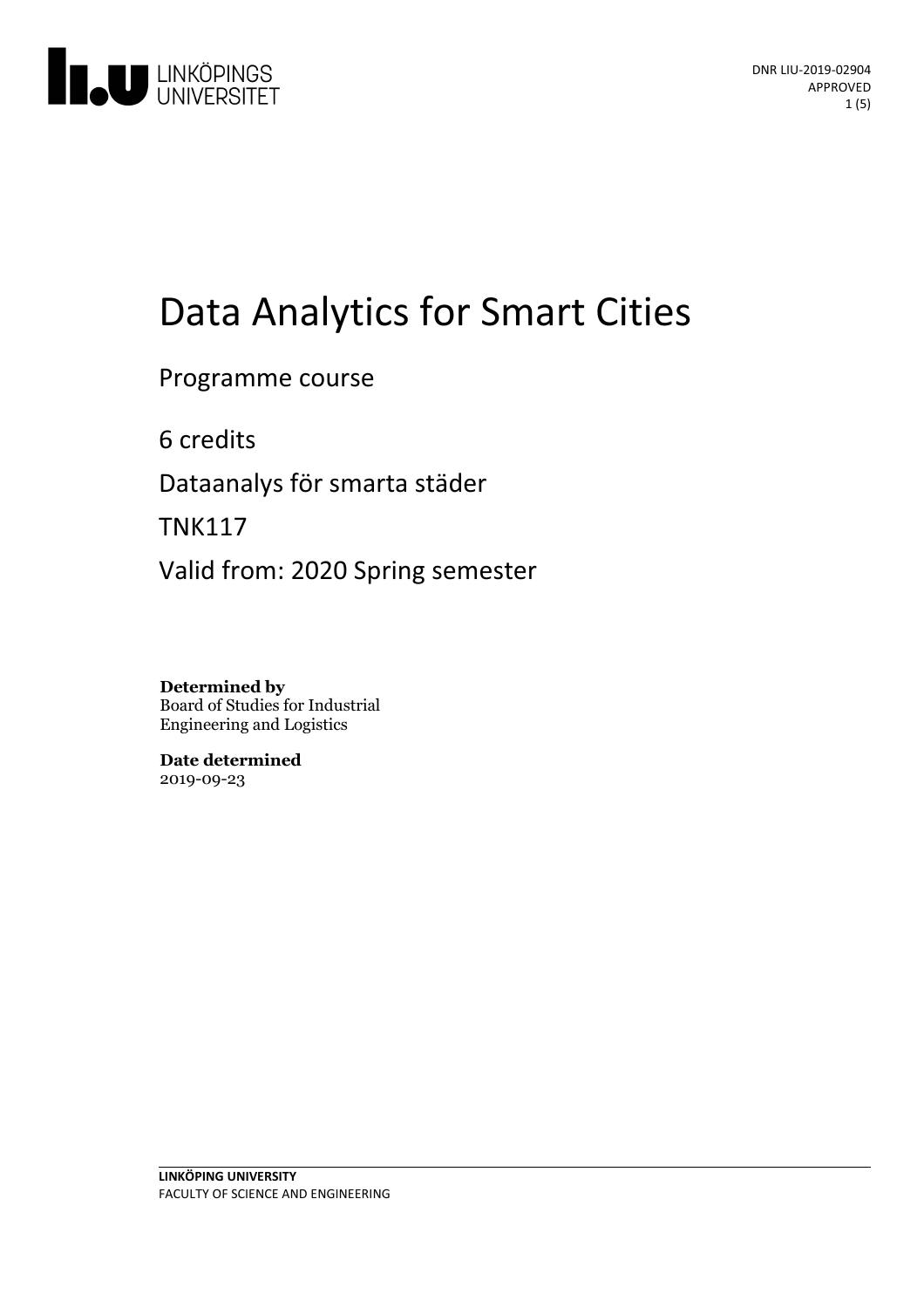# Main field of study

Electrical Engineering, Transportation Systems Engineering

Course level Second cycle

Advancement level

A1X

## Course offered for

- Master's Programme in Intelligent Transport Systems and Logistics
- Communications, Transport and Infrastructure, M Sc in Engineering

#### Entry requirements

Note: Admission requirements for non-programme students usually also include admission requirements for the programme and threshold requirements for progression within the programme, or corresponding.

### Prerequisites

Basic knowledge in linear algebra, calculus, statistics and probability theory as well as computer programming.

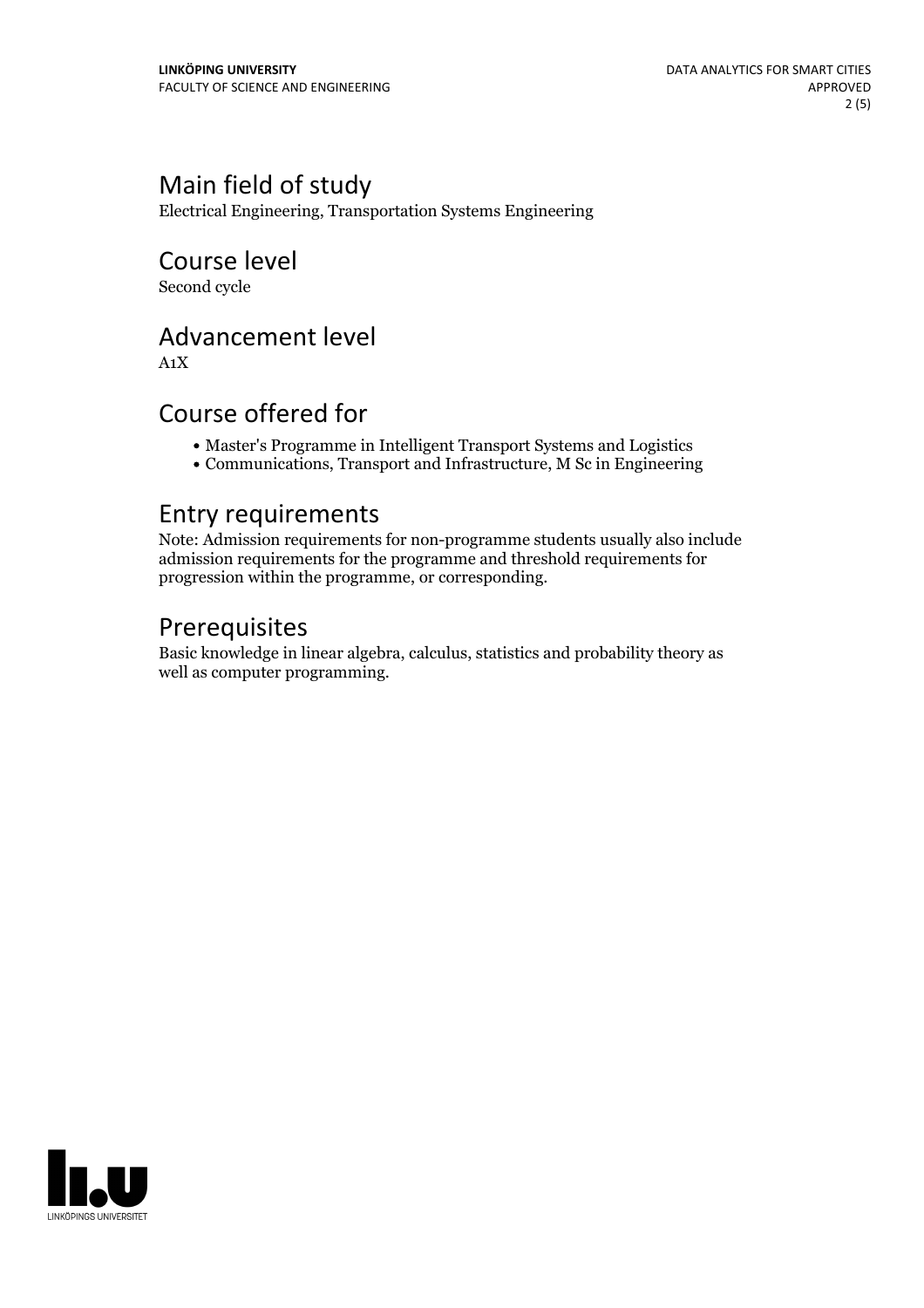# Intended learning outcomes

In this course, you will learn how to utilize and learn from data in order to gain insights for decisions, especially in the area of smart cities. We will examine real world examples from for example traffic management, logistics, telecommunications and crowd sensing. After completing the course, the student

should be able to:

- Identify the most common statistical methods used in data analytics
- Explain the differences in characteristics between different type of data analytics methods and give examples of when they should be applied
- Understand, explain and apply relevant concepts and methods in data analytics to solve practical problems
- Use selected statistical methods for prediction, classification and decision making
- Evaluate and choose among different methods for a specific problem instance
- Use existing data sets to train and evaluate selected methods for real-world applications
- Implement methods and algorithms for data analytics in a programming language

We will mainly use the statistical software Matlab to build models and work with data.

## Course content

The course aims to provide knowledge in data analytics, especially for applications related to smart cities. The course will cover both supervised and unsupervised learning. The focus will be on classification and prediction, but also include clustering, anomaly detection and dimensionality reduction. Example content includes statistical inference, correlation, linear regression, logistic regression, K- nearest neighbour, support vector machines, hidden Markov models, neural networks, k-means clustering and principal component analysis.

# Teaching and working methods

Lectures, tutorials and labs.

#### Examination

| KTR1             | <b>Written Test</b> | 2 credits | U, 3, 4, 5 |
|------------------|---------------------|-----------|------------|
| UPG1             | Assignments         | 2 credits | U, 3, 4, 5 |
| LAB <sub>1</sub> | Laboratory Work     | 2 credits | U.G        |
| $-1$ $-1$        |                     |           |            |

The final grade is weighted by the distribution of credits of the partial examinations.

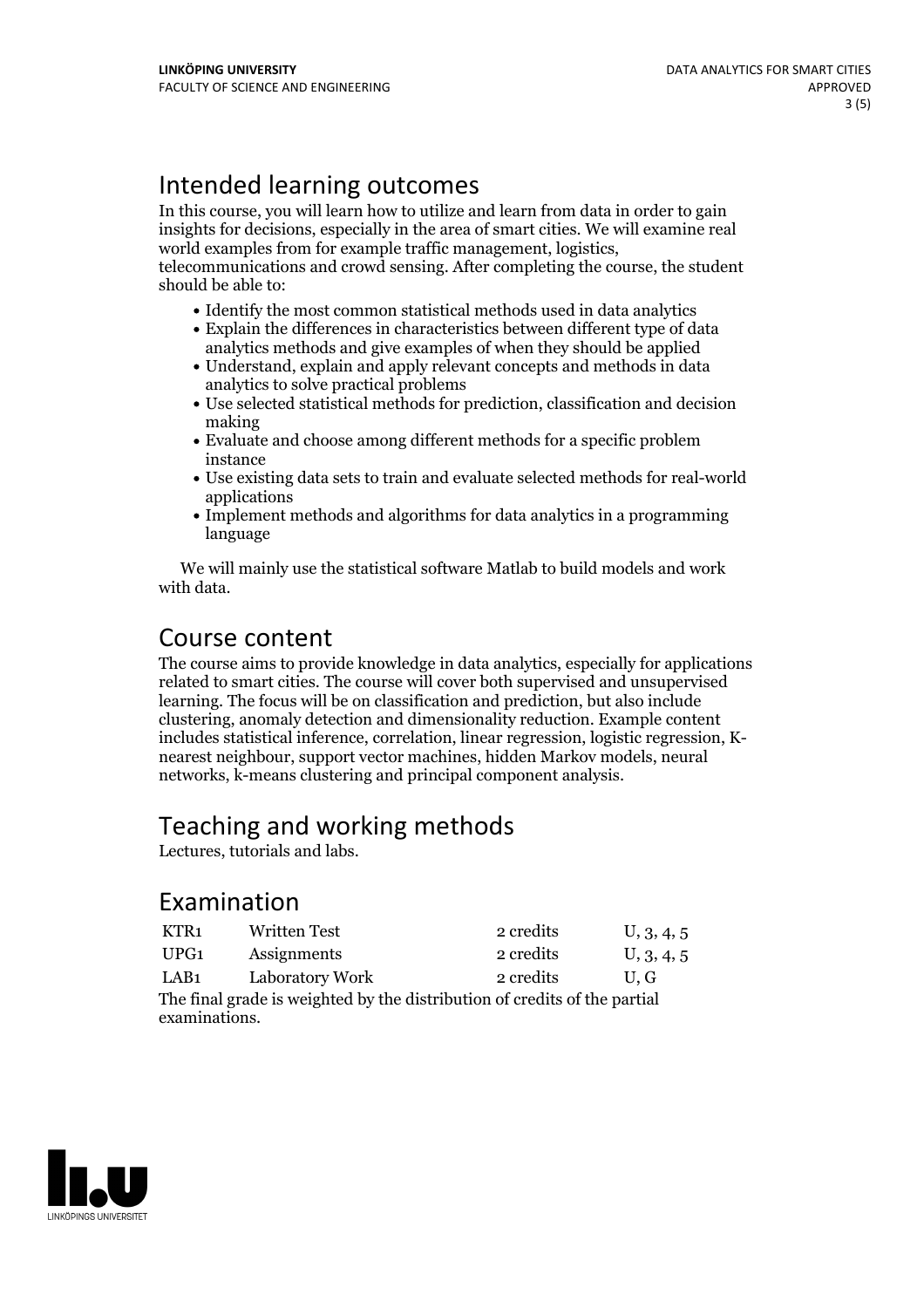### Grades

Four-grade scale, LiU, U, 3, 4, 5

# Other information

#### **About teaching and examination language**

The teaching language is presented in the Overview tab for each course. The examination language relates to the teaching language as follows:

- If teaching language is Swedish, the course as a whole or in large parts, is taught in Swedish. Please note that although teaching language is Swedish, parts of the course could be given in English. Examination language is
- Swedish.<br>• If teaching language is Swedish/English, the course as a whole will be taught in English if students without prior knowledge of the Swedish language participate. Examination language is Swedish or English
- (depending on teaching language).<br>• If teaching language is English, the course as a whole is taught in English.<br>Examination language is English.

#### **Other**

The course is conducted in a manner where both men's and women's

The planning and implementation of a course should correspond to the course syllabus. The course evaluation should therefore be conducted with the course syllabus as a starting point.

#### Department

Institutionen för teknik och naturvetenskap

#### Director of Studies or equivalent

Erik Bergfeldt

Examiner

Nikolaos Pappas

# Education components

Preliminary scheduled hours: 48 h Recommended self-study hours: 112 h